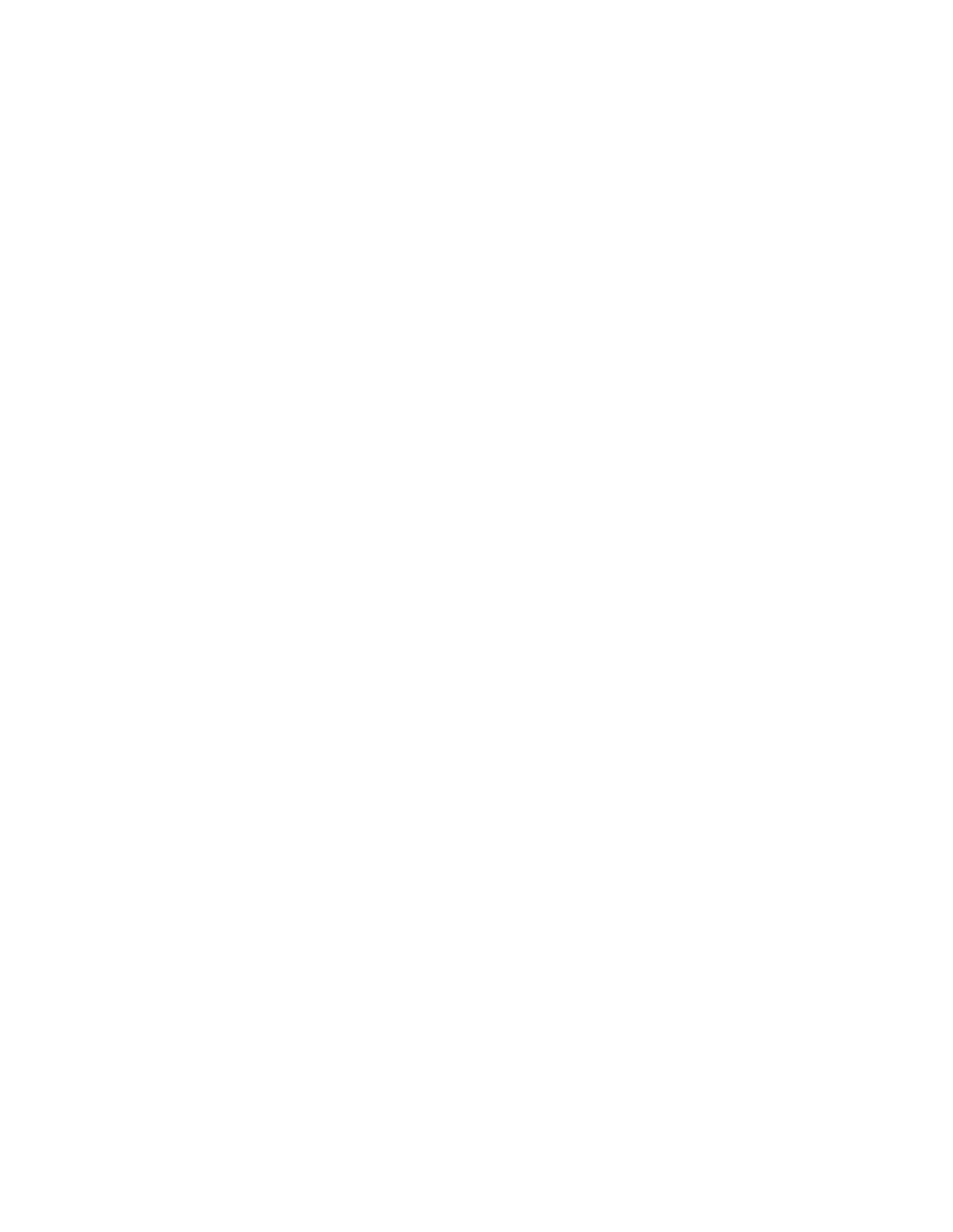**Thank You for purchasing the FoamFly Frog Kit!** Welcome to the world of simple, durable foam flying machines. The Frog is sure to thrill, with it's unique style and simplicity. This plane is suitable for beginners, but it is recommended that new pilots get the help of an instructor to trim their plane, and help with the first flights.

Almost anybody can fly the Frog. It's as easy to build, and more durable than pre-fab planes that you might find at the hobby shop. But you build this yourself. In addition to the well earned pride, you'll have a complete understanding of the structure, and if it should ever need repair, you'll be able to do it yourself without costly replacement parts.

The simple construction makes the plane quick and easy to assemble. All the pieces are computer cut so that they fit perfectly every time.



#### **Frog Specs & Recommended Equipment**:

- WingSpan: 34"
- Length: 29"
	- Wing Area: 238 Square Inches (1.65 Sq. Ft.)
- Ready To Fly Weight 7-9 Oz.
- 
- 
- 

• Motor: GWS IPS-A (5.86:1 Gear Ratio) • Propeller: 9x7, or 10x4.7 (9x7 Recommended) • Batteries: 1200mAh 2-cell E-tec Lithium Polymer, or 7

cell 300mAh NiMHs. Basically any 2 Oz

- - **Receiver:** GWS R4P (4 Channel)
- Servos: GWS Pico BB (or Hitec HS-50)

battery.

• ESC: GWS ICS-50 (2-Amp Speed Control)

©2004 FoamFly.com **2**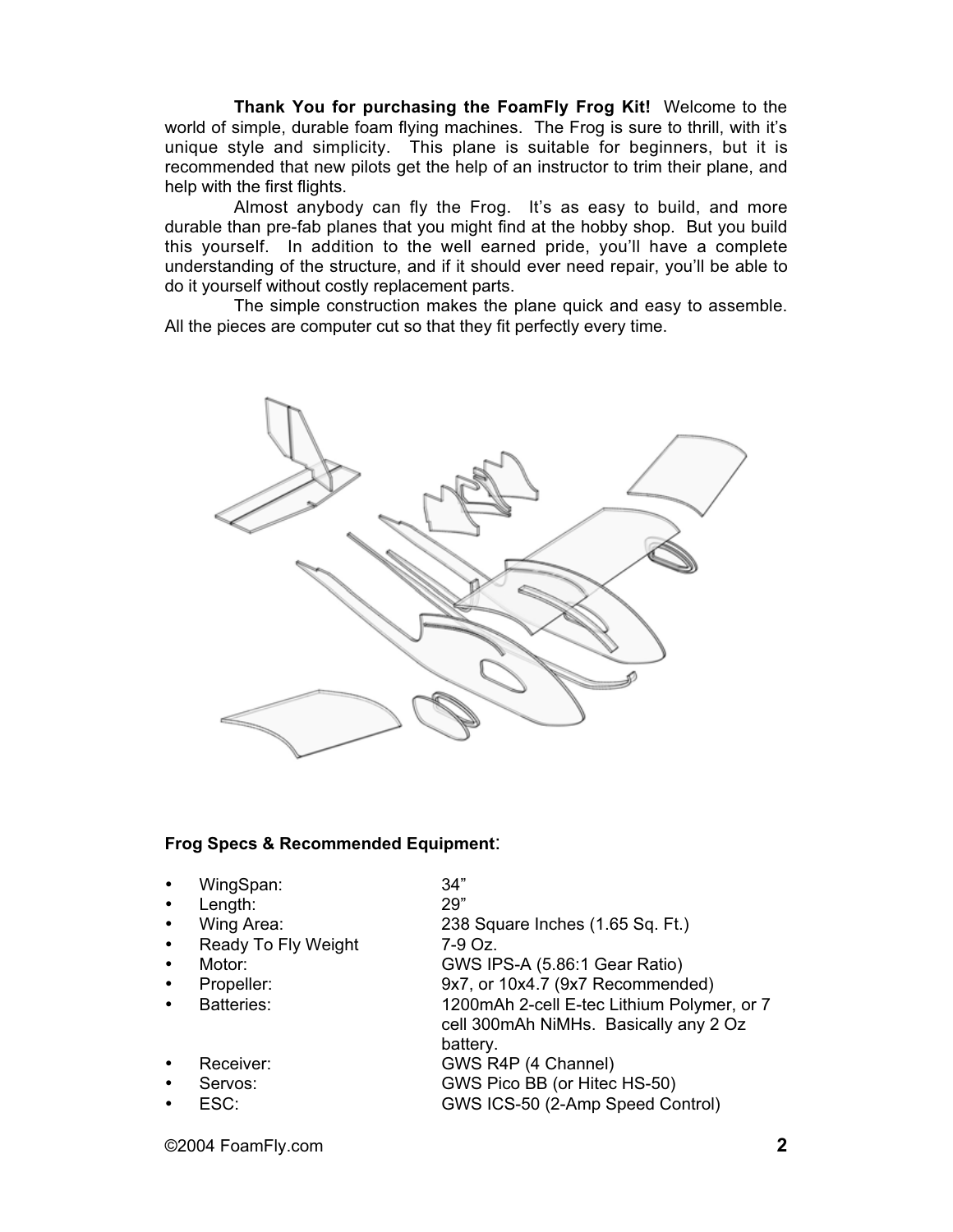#### **Introduction:**

FoamFly.com is more than just a hobby company. It's a community too! Please take pictures of your Frog, and upload them to the photo gallery. Feel free to drop by and see what all the other foam junkies have been building. There are free plans, and lot's of tips and ideas as well as unique new planes that you won't find anywhere else.

Okay, you've got your Frog kit in front of you, and you're ready to cruise the skies. Only problem: the plane is lying in pieces in front of you. Well we can take care of that too. There's some techniques you'll need to be familiar with to make the most of your kit. I'll refer to them as they're needed, but the details of those techniques will be in the Appendix at the end of this manual.

Let's begin. Don't let all the text in this manual scare you. Take each step taken one at time, and you'll find that everything is within your capabilities. Here we go.

1) Identify all the parts:

You'll need to know which part is which, unless you want to end up with the flying equivalent of Frankenstein's Monster. So, let's start by taking a look at what you've got here.

- a) Foam Airplane Parts:
	- (1) Fuselage halves (Left and Right)
	- (2) Elevator
	- (3) Wing Center
	- (4) Wing Tips (Left and Right)
	- (5) Thin Strip for fuselage
		- (a) Fuselage Top
		- (b) Fuselage Bottom
		- (c) Battery Support
		- (d) Battery Door

Small Parts Sheet:

- (6) Motor Pylon halves (Left and Right)
- (7) Motor Pylon centers (Top and Bottom)
- (8) Canopy Covers (2)
- (9) Canopy Centers (2)
- (10) Rudder
- (11) Wing Ribs (2)

Foam Tools: Dihedral Jig

Even a foam plane needs a few odds and ends to tie everything together. As the items are called for you'll get more info on their intended uses.

- b) Non-Foam Parts:
	- i) Laser Cut Control Horns (2)
	- ii) Motor Mount

You'll need a few miscellaneous things too. See the appendix for a list.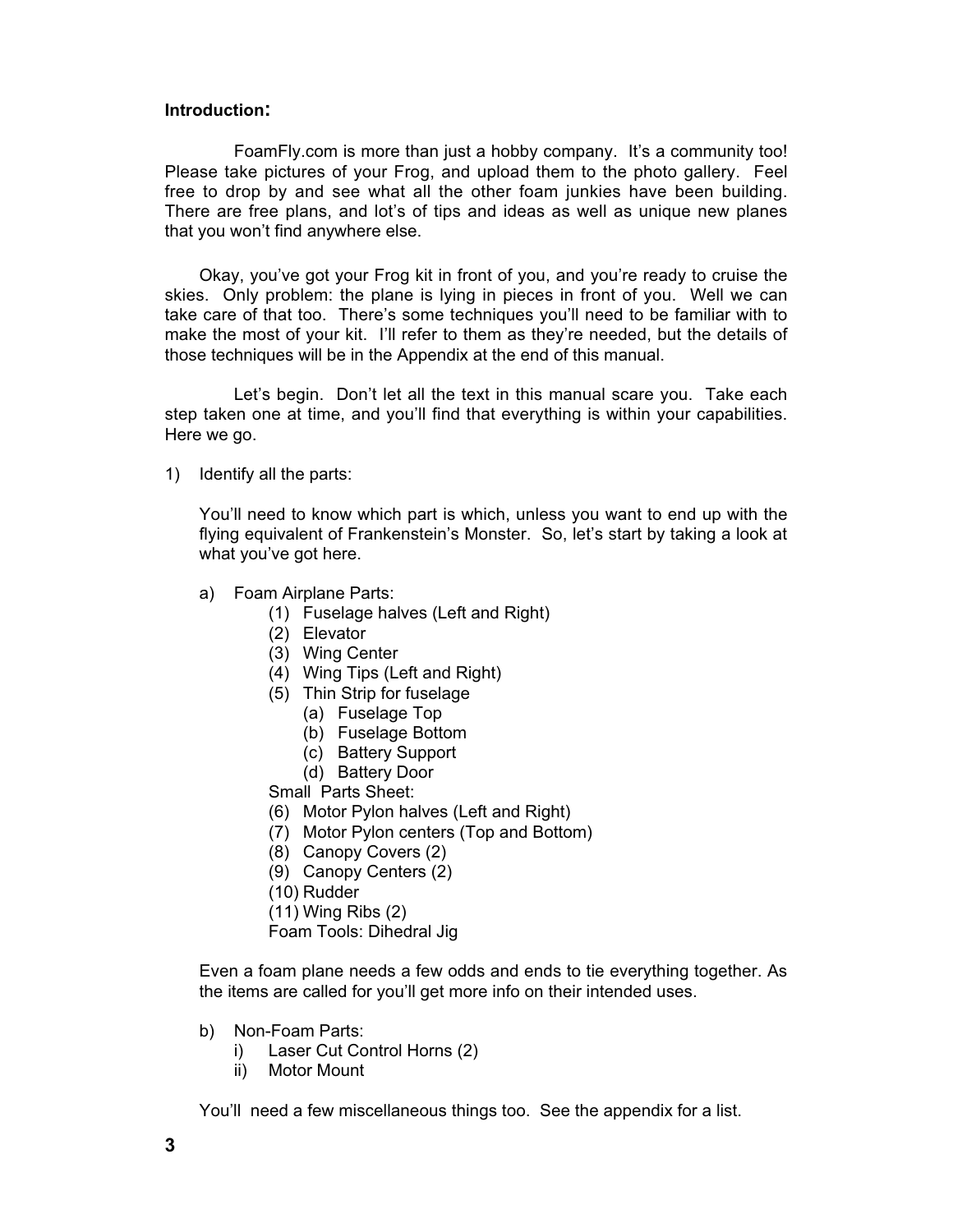

2) Cut out the small parts

You'll notice that some of the parts are attached together on the "small parts" sheet." Before you can use any of these you'll need to cut them free. Using your razor knife, slice through the tabs and free the parts.



3) Tails:

It's time to prepare the working surfaces of the Frog. The tails give the plane it's directional stability, and let you do the steering.

- a) Rudder:
	- i) Flip Rudder "Right" side up<br>ii) Locate the hinge line
	- Locate the hinge line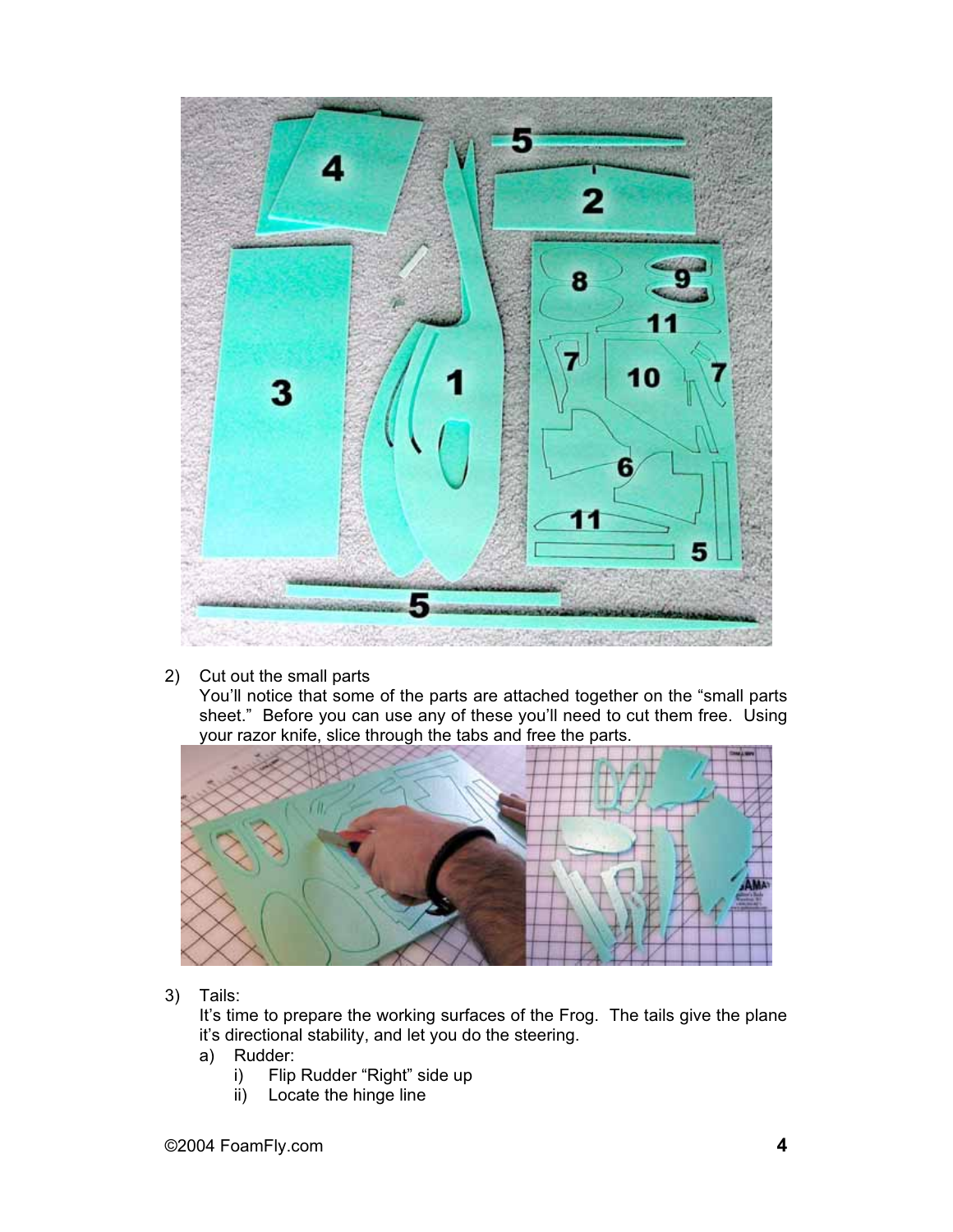You'll notice two small dimples in the top and bottom edges of the rudder. If you line up your ruler with the two dimples You'll have found the line you need to cut. (Drawn in for clarity here.)

I prefer to use an, "integral skin hinge" for the rudder, but if you feel the need, you can always cut the rudder off, and tape hinge it back in place.

- i) Integral Skin Hinge:
	- (1) Cut hinge line 80% through.



- (2) Fold Rudder back 180˚
- (3) Bevel the moving part with Knife or Sanding Block Be careful not to peel or cut the skin during this step. (See the Appendix section, "Tapers and Angled cuts")



- b) Repeat this process for the elevator
- c) Fit the rudder and elevator together aligning their respective slots. Make sure the pieces are straight and perpendicular. After you've checked the fit you can glue them together (See the Appendix section, "Glue")

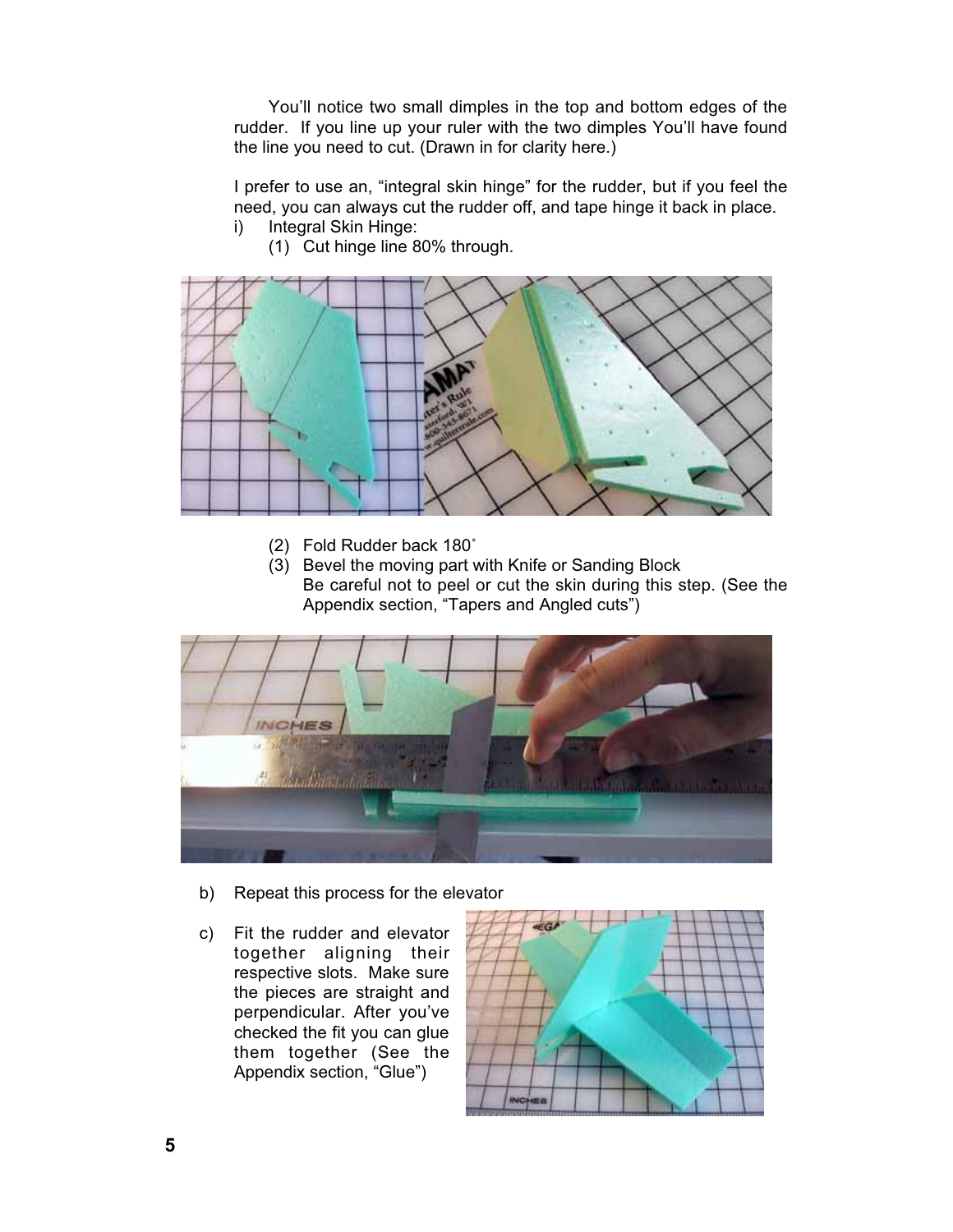4) Fuselage

After you've figured out which sides of the fuselage parts will be on the inside of the plane, you need to peel the skin off the inside faces of the fuselage halves. (See the Appendix section, "Cut & Peel")



a) Attach the control surfaces to the right half of the fuselage. Glue the pieces together using the slot in the fuse, and the tab on the rudder to get the pieces to go on straight.



- b) The Motor Pylon
	- i) Peel the skin off the insides of the left and right halves of the motor pylon, and from both sides of the pylon center pieces.



- ii) Align the top piece with the top edge of the Pylon, insert the motor mount into the slot, and press the three pieces together until they fit flush. (You may have to scrape the foam a bit with the motor mount to make a suitable groove. Set the Motor mount aside.
- iii) Here's your chance to actually spray the glue. Lightly spray the insides of both halves, and both sides of the center pieces. When the glue is ready, carefully align the foam pieces and press them firmly together.
- iv) Carefully narrow one end of the motor mount until it fits tightly all the way into the hole in the back of the gearbox. Use a little Epoxy,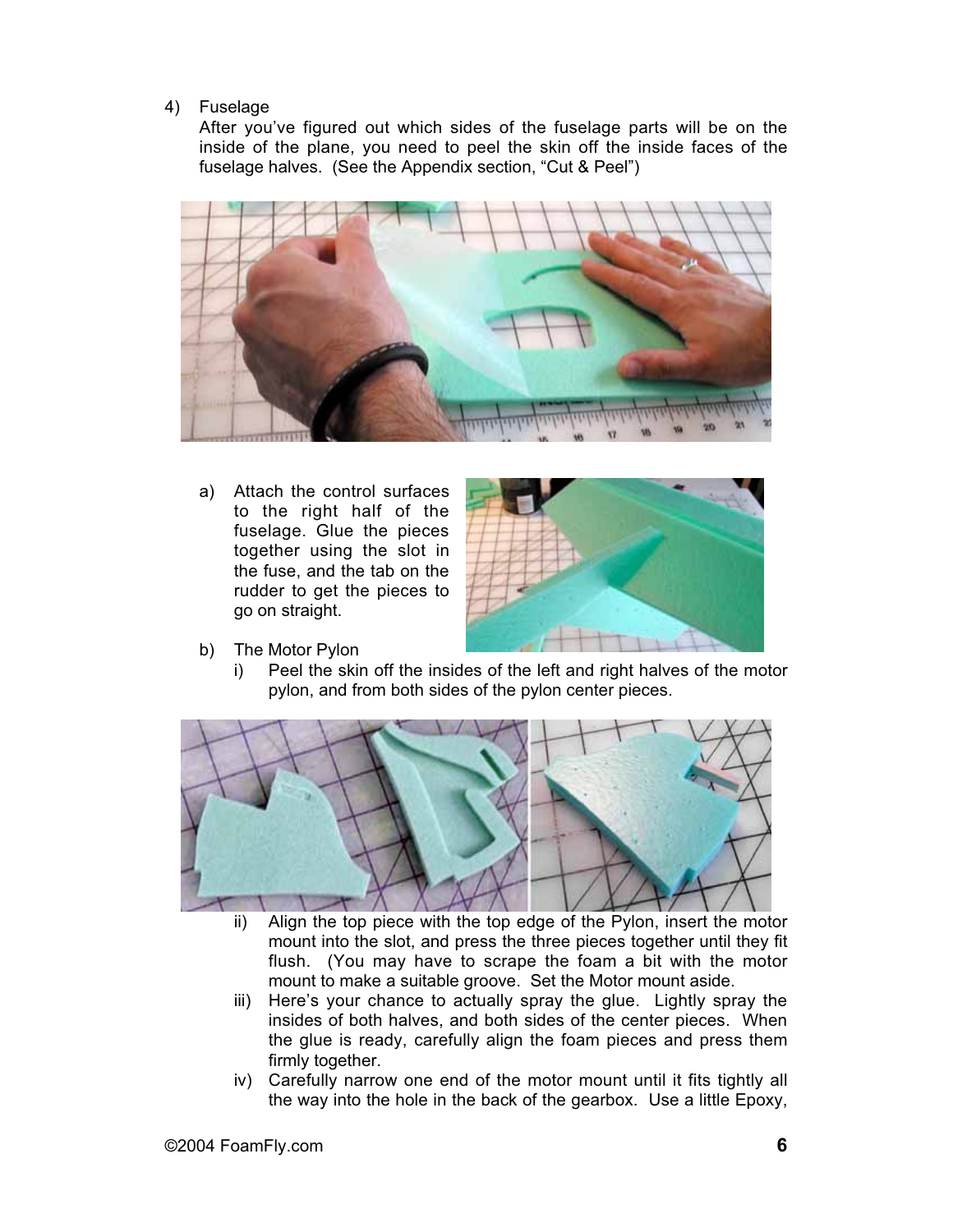or Polyurethane Glue, or Foam safe CA, to attach the motor mount into its slot in the pylon.

- c) The Fuselage top and bottom:
	- i) Find the shorter tapered strip of foam. Give it a bend to align it with the curve in the top part of the fuselage tail. It can help to draw it over the edge of a table to get a smoother bend.



- ii) Paint on the glue, and glue that striop of the top half of the back of the fuselage. Start at the tail, and work forward slowly aligning the strip with the edge of the fuselage, bending it around the corner, and going straight up the back. Trim off any excess with your razor.
- iii) Using the longer tapered strip of foam, glue from the tail forward working your way around the bottom edge until a 1/2 inch past the point of the nose. Cut off any excess.
- iv) Find the 5" strip of foam. Cut off a piece large enough to support your battery pack, and glue it in place leaving a little room at the top for the battery wires to reach around.

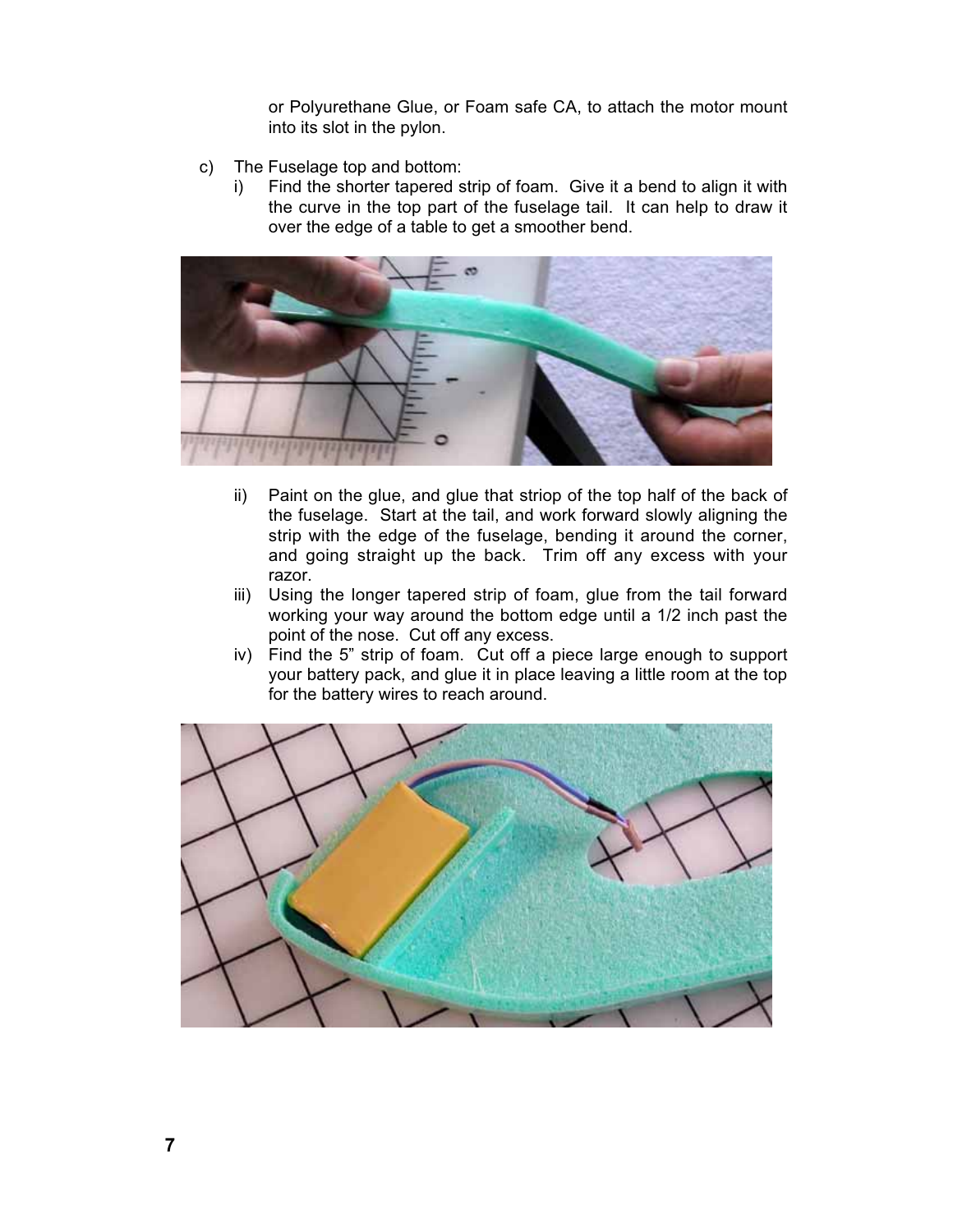- v) Using the 7" strip of foam glue it in place just below the wing slot to reinforce the fuselage.
- vi) Glue the Pylon to the half of the fuselage that you've already started. It has a slot that should fit right onto the strip a t the back of the fuselage. Align the bottom edge of the Pylon with the top of the wing slot. Make sure that the motor mount is parallel with the flat bottom of the fuselage. Depending the the thickness of your foam, you may need to compress the pylon slightly to match the width of the fuselage strips.



vii) Peel the inside surface of the long strip used on the top of the fuselage. Give it a gentle curve by pulling it across the table edge, and then glue it to the top of the fuselage, working forward from the Pylon, glue along the edge of the fuselage, and make sure to leave an opening slightly larger than the length of the battery, so you can get it in and out easily. Trim off the excess.

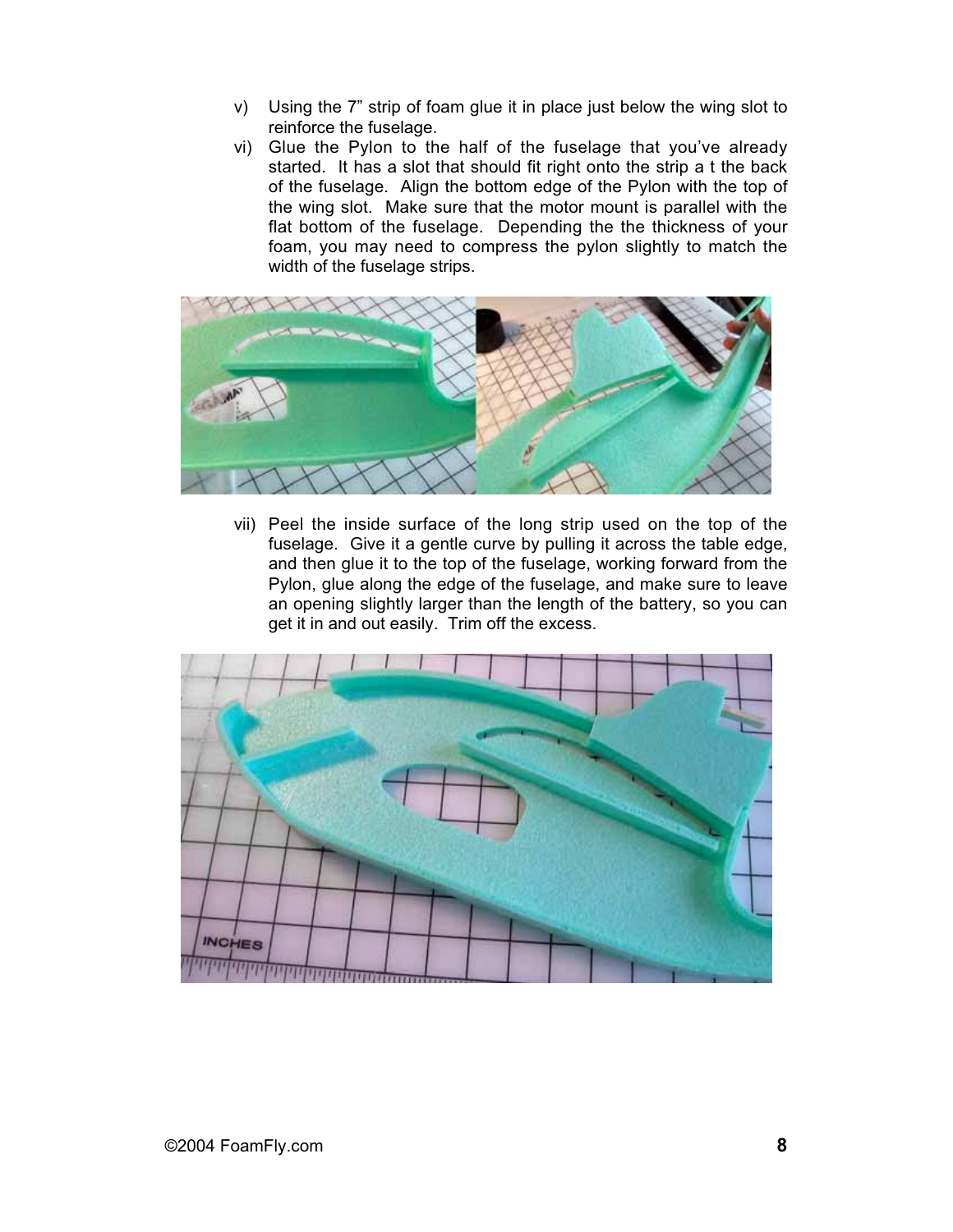viii) Test fit the servos into place in the opening in the fuselage. They should go on the inside with the top of the servo case flush with the bottom of the opening. Before sticking anything, it's a good idea to power up, center the servo arms, and put the little connectors into the servo arms. Attach the sticky tape to the servos so that the arms point into the plane, and then attach one servo to the inside of each half of the fuselage, making sure that they don't hit each other when you lay the halves together.



- ix) Cut two 1" pieces of the excess foam strip that you have. Glue them to the inside of the fuselage halves at the base of the tailboom on either side to support the pushrods. You can also use tubing or a small straw taped or glued into place.
- x) Pushrods:
	- (1) find two suitable pieces of .032" wire. You need to push the wires carefully through the foam with a slight twisting motion. You might want to practice on scrap foam first. You can also get the hole started with a long pin, or sewing needle.
	- (2) The Rudder pushrod goes on the right hand side of the plane, parallel to the top of the tail boom, and 1 foam thickness away from the top. The wire should pierce the foam about 2 inches from the front of the vertical stabilizer, and come out on the inside 2.5 inches further along.
	- (3) The Elevator pushrod goes on the left hand side of the plane, entering the foam 1 thickness away from the bottom, and heading towards a point 1 thickness away from the top of the tail boom where it meets the fuselage.
	- (4) Route the pushrods inside the fuselage poking them through the small support pieces as you work your way forward to the servos.
	- (5) Work the pushrods back and forth until they slide smoothly.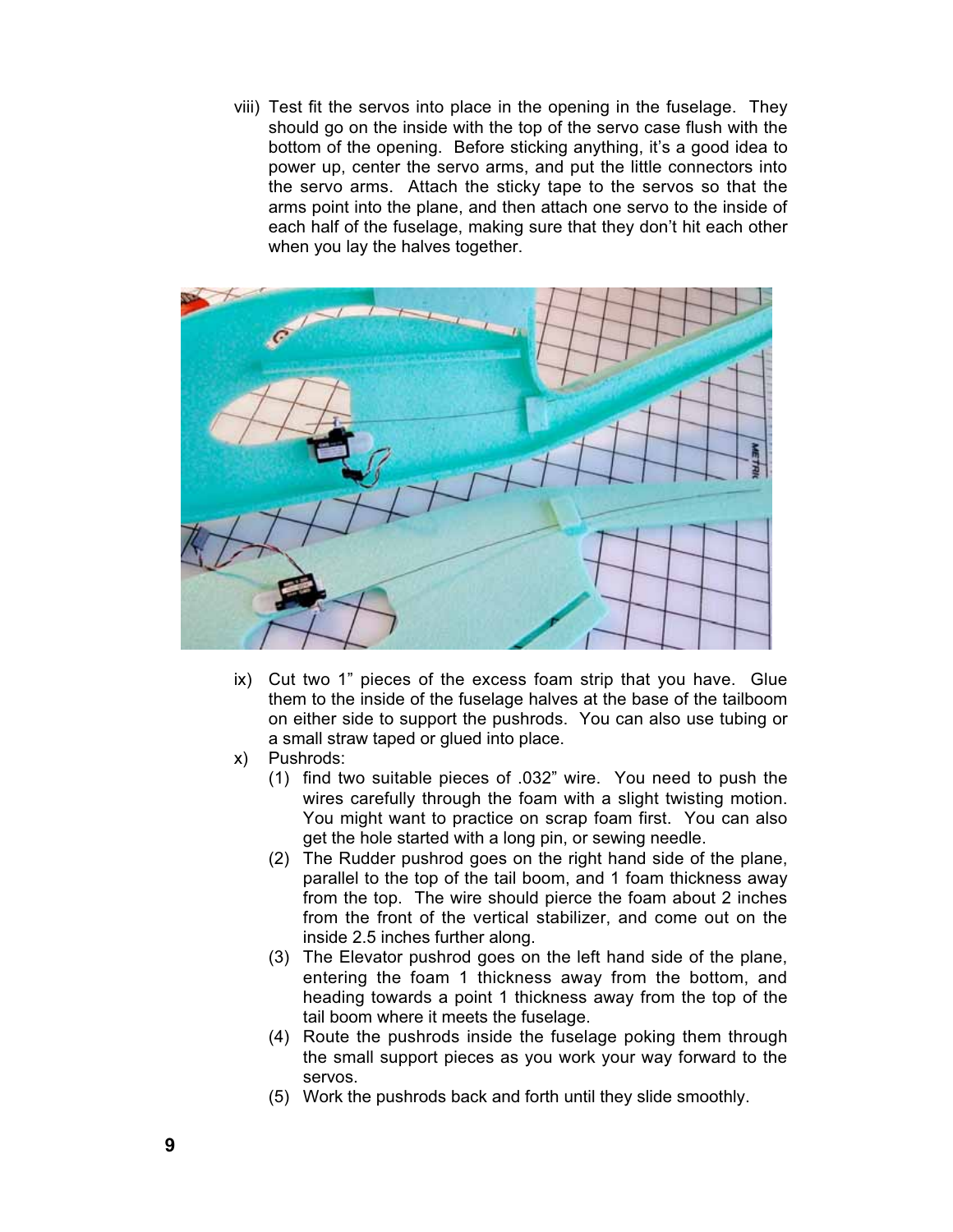

- xi) Now fit the rest of your gear. Thread the motor wire through the pylon, and slide the motor onto the stick. Double stick, or scotch tape the receiver in place. Try to position it so you will have access later. Connect motor BACKWARDS (Red to Black, and Black to Red.) , and plug in the servos and ESC. Turn everything on now, and make sure that you have the correct servo plugged in the correct place. TEST fit the halves of the fuse together. Allow one pushrod to ride on top of the other so that it can move freely.
- xii) When you are confident, glue the two halves together. Don't forget to put glue on the other half where the wing reinforcement, pylon, and battery box will touch it. Work from the back to the front, and be careful to make sure everything lines up between the two halves, especially the wing slots.
- 5) Wings:
	- a) Decide which side will be the top of the wings. The foam usually has a lumpier side, and a smoother side. I prefer to have the smoother side on the top of my wings, but it doesn't matter much as long as all sections of the wing end up the same
	- b) When you roll the wingtips make sure you end up with a LEFT and a RIGHT!!! This is EXTREMELY important. The wingtip pieces are essentially identical until you form the airfoil into them. So watch out, a plane with two left wings doesn't fly too well.
	- c) Peel the bottom surfaces of each wing section (note: you only really need to do this with the green foam) and then roll the wings into shape: Now that you know which side is up for your wings, roll the airfoil shape into them. (See the Appendix Section, "Rolling the Foam")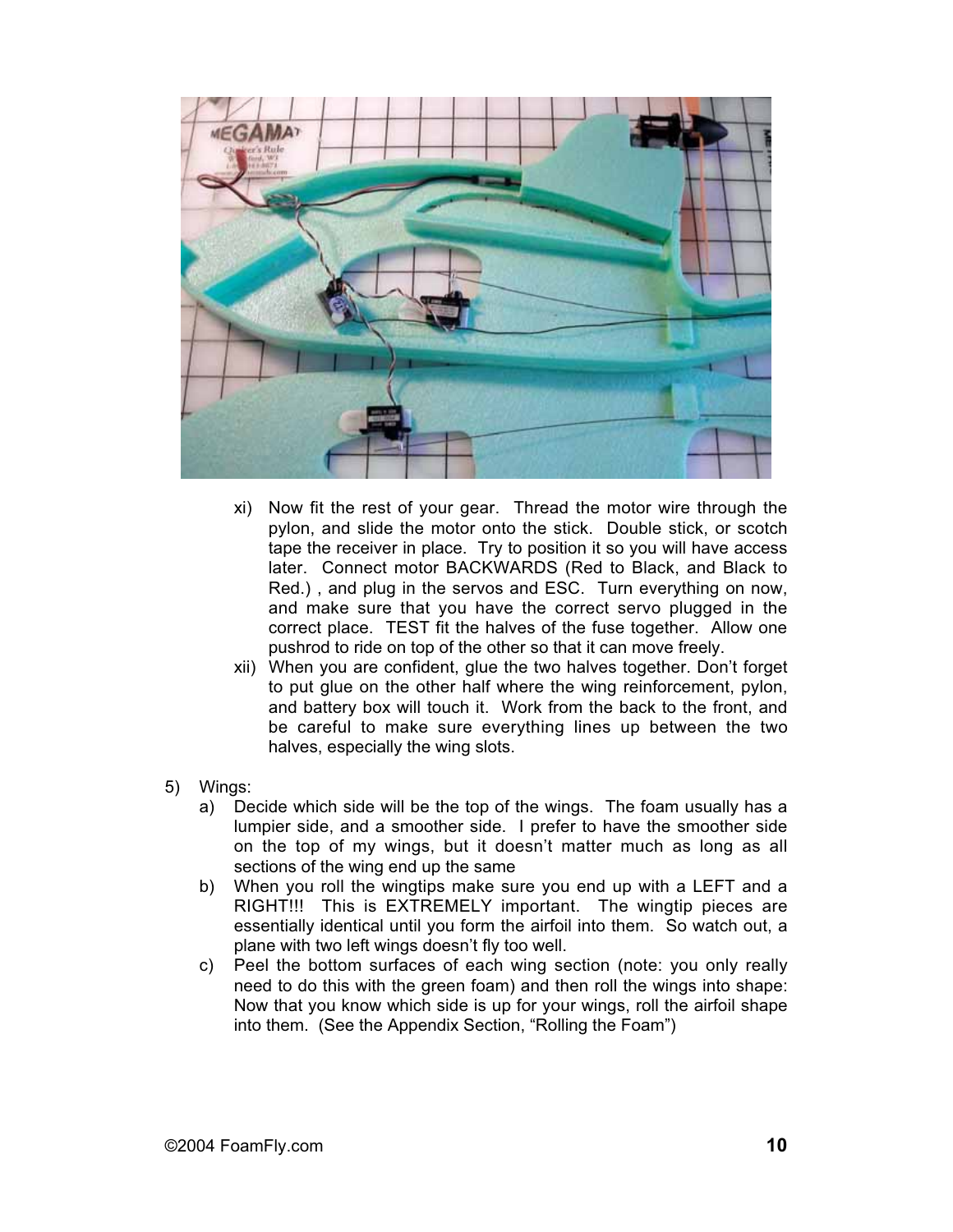

Now the wing pieces probably have more curve than they need. Grab one of wing ribs with the airfoil shape, and use it to check your airfoil. If it's not an exact fit, massage the wing a little until it's pretty close. The glue will do the rest.

(Note: If you have the FoamFly.com Wing Jig, you can bake wings for this plane using the same standard airfoil.)

d) Use the foam Dihedral Jig to sand the required angle into each wing section. Slide the tool onto the tip of the wing that you're working on, and then sand or cut the root of the wing exactly vertical. You can do this easily by holding your sanding block against the edge of your kitchen counter, and then pressing the wing end against it. (I would recommend that you slide the wing back and forth, and not the sanding block. It'll help protect your counters, and maybe your marriage.) Be sure to keep the wing in it's finished airfoil shape while you're sanding. If you like, you can slip one of the ribs under the wing about 1" from the root, and press down on it to hold the airfoil shape while sanding



- e) Repeat the process for the center wing section, sliding the jig exactly 8" onto the wing, and then do the same for the other end of the center section. By sanding an equal angle into both the wing center, and tips, you can ensure an even fit.
- f) Slide the center section of the wing through the slot in the fuselage, until it is exactly centered and straight.
- g) Glue the wing ribs to the bottom of the wing at the far ends of the center section.
- h) Now glue the wing tips into place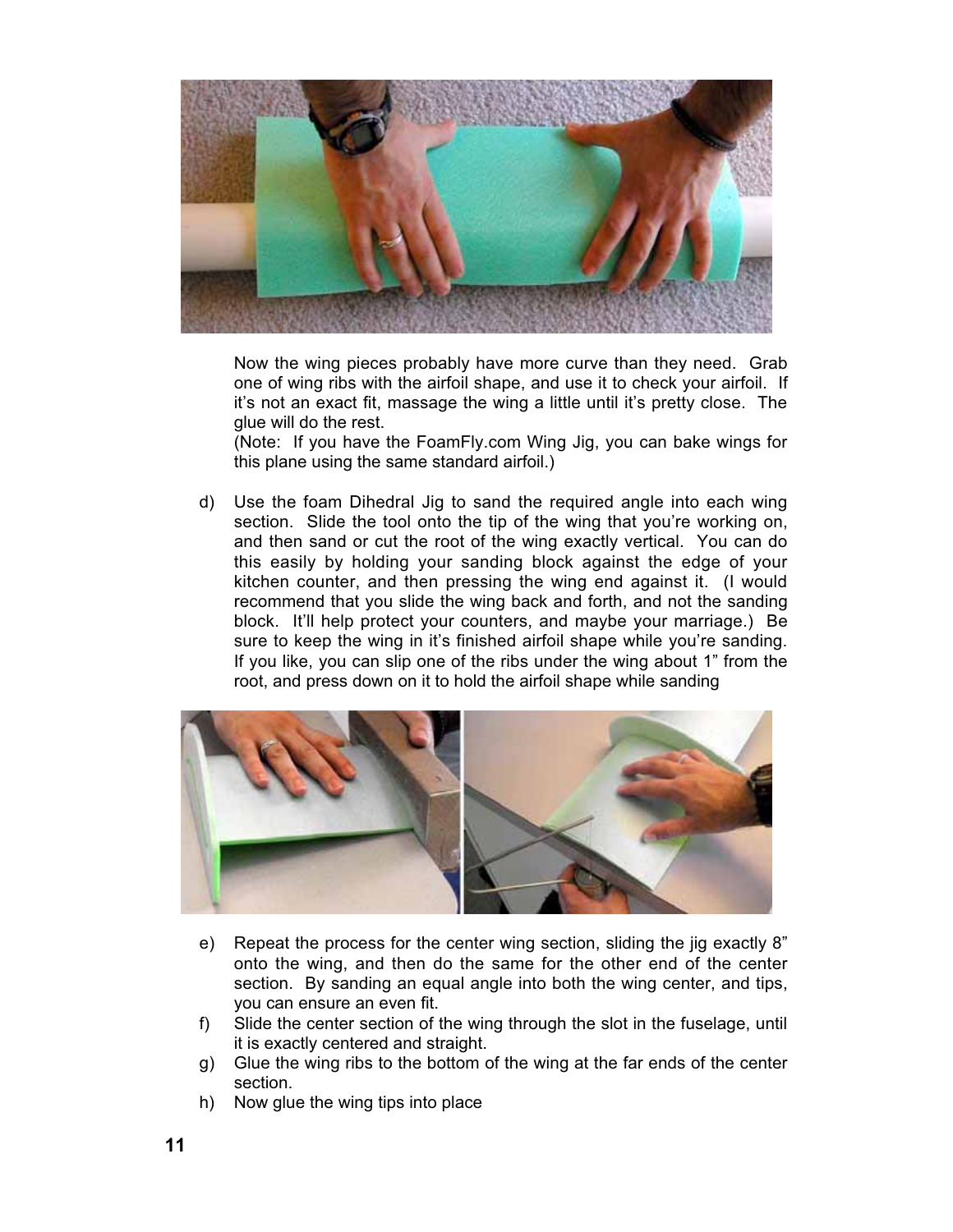

- 6) Finishing Touches:
	- a) Find a short strip, and bend it to match the curve over the battery box. Cut the strip to be just slightly longer than the opening. (So it will be a tight fit.) Cut two pieces of tape the same width as the strips, (about 5/8" ) and tape the outside of the door in place at the bottom. Open the battery door all the way, and press it tightly against the fuse. Tape the inside of the door hinge. If the door starts to become loose, a piece of scotch tape folded over at one end makes a handy latch.
	- b) Now to make the Canopy Covers:
		- i) Glue the Canopy Centers to the Canopy Covers. If you feel the need to stop at this point and pretend that you are Mr. Spock, go ahead. Next. You may need to trim away a little of the canopy centers to allow full freedom of movement for the servo arms.



- ii) Using a paperclip, bend a small hook with a wide base and glue it to the inside of the top of each canopy cover. Connect the two halves with a small rubber band, and twist the two halves until the rubber band pulls taught. You can easily install and remove the covers by slipping one half through the fuse, and then snapping the two pieces into place.
- c) Glue the Control Horns into the Surfaces. The Rudder Control Horn goes on the right hand side of the Rudder. The Elevator Control Horn goes on the underside of the Elevator, on the left hand side of the Fuselage. Make small cuts with your X-Acto knife where the control horns will line up with the pushrods, and test fit the control horns in place. Now glue them in, with a little Epoxy, or foam safe CA. Make sure the holes are lined up directly over the hinge line.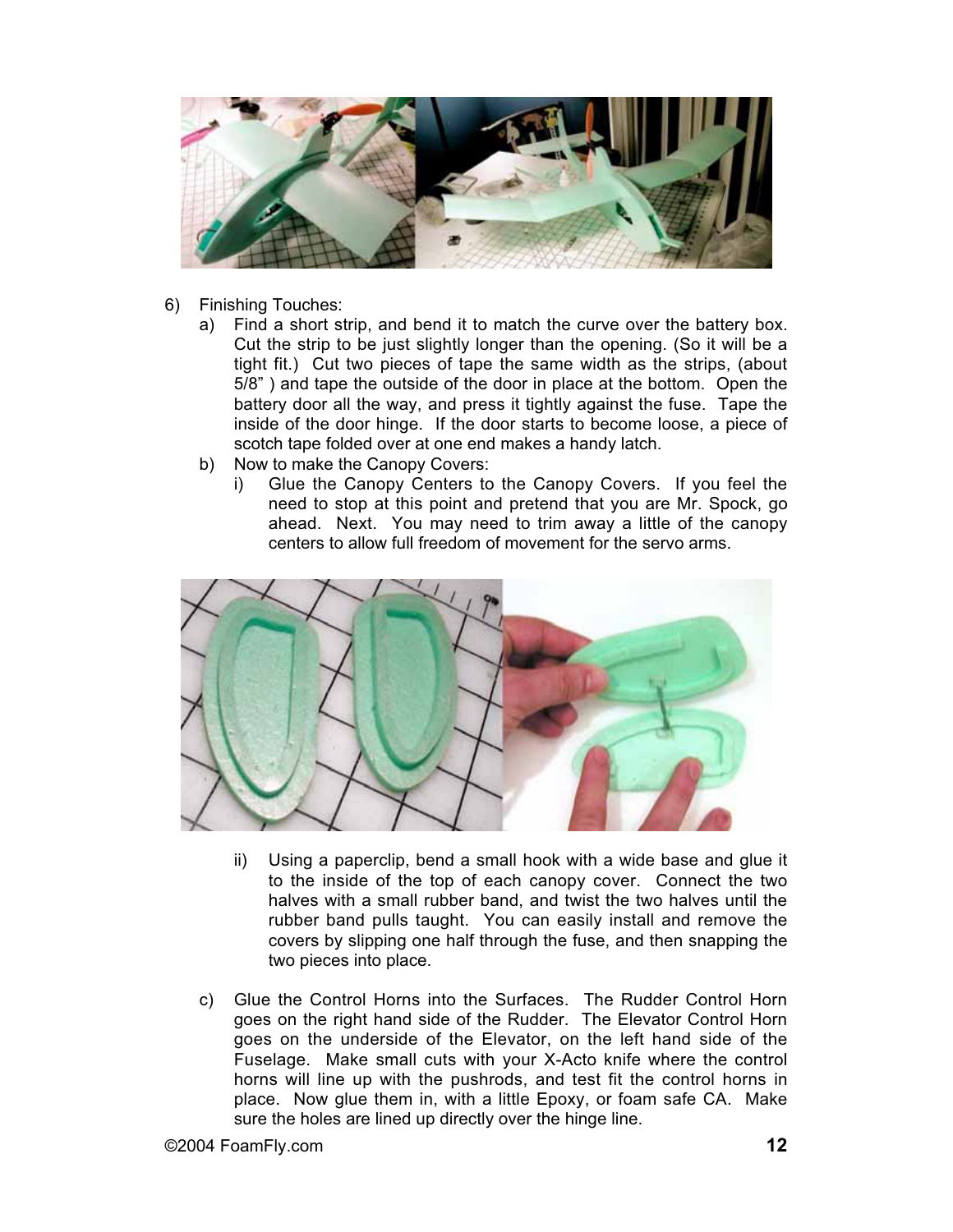

I really like these control horns. They're designed specifically for foam, as they put a much larger surface area into the foam for glue to hang onto. I've had them laser cut in two sizes for use on a variety of airplanes. If you'd like to get more of them to use in your own projects, they're available at the FoamFly.com Store in the Accessories section.

- d) After you hook up the control horns, center the servos, and then center the control surfaces. I recommend using the Dubro Mini-EZ connectors. They're definitely the easiest way to attach the pushrods to the servos, but if you can't want to get some of them, the traditional way works fine. Make a small Z-Bend in the end of each pushrod. These will lock into the control horns. Near the Servo end, make a V bend about 3/8" tall. Once you've figured out how long the pushrods need to be, you can make a similar Z-Bend at the other end, and cut off the excess. You'll need to remove the servo arms from the servo to get them over the Z-Bend. You can use the V to make slight adjustments to the length of the pushrods.
- 7) Control Throws and Balance:

#### a) Throws.

- i) Elevator: .75" maximum in either direction (about 30˚)
- ii) Rudder: 1.25" maximum in either direction (about 40˚)

If you're a beginner, you might want to start with smaller movements than these, but eventually you'll want to work your way to these settings.

b) CG: If you use all the recommended equipent, you shouldn't have any problems with the balance, Here's how to double-check. The Frog should balance at a point about 2" back from the leading edge of the wing. If you put your fingers under the wing at the highest point, that's where it should balance. The Frog is fairly forgiving, so if it's within 1 finger's width of that point you're probably okay.

#### **You're Done!**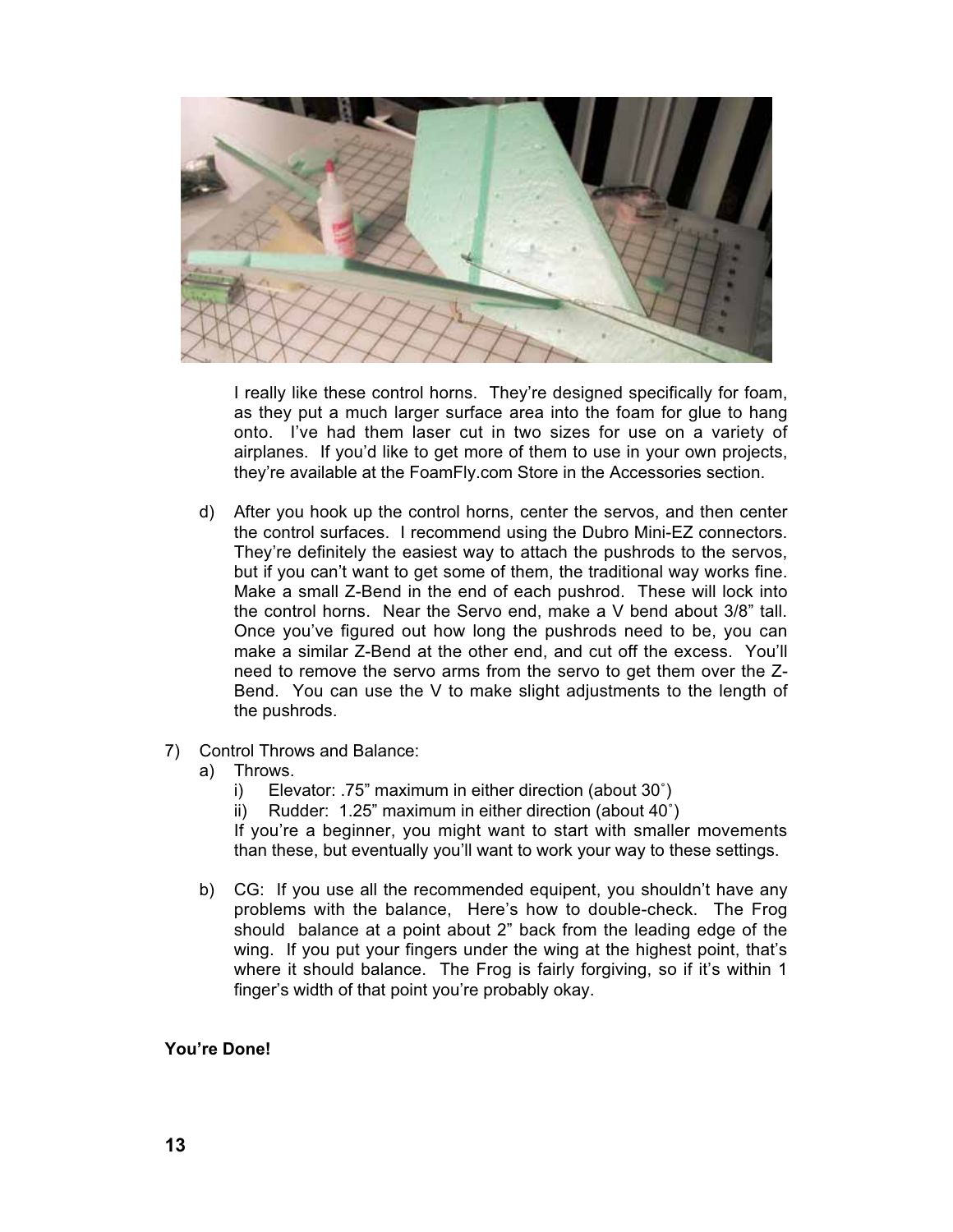But wait there's more! Now how much would you pay?…

- 8) How paranoid are you? There are several levels of reinforcement that can be added to the Frog.
	- a) First off, if you'll be landing on anything other than the soft green grass of your local field, you'll want to run a piece of packing tape FLAT along the bottom of the fuselage from the base of the battery door to halfway up the tail boom. Use your razor to cut from the edge of the tape to the fuse about 1 cut every 1/2 inch only where the curves are. Then fold up the edges of the tape working from the back to the front, overlapping the cuts to work around the curves. ( hope that makes sense.)
	- b) Second, if you think you might be crashing into anything, you'll probably want to run a similar piece of tape from the Pylon to the other end of the battery box. But wair there's more.
	- c) If that's not enough, you can wrap a 2.5 inch piece of tape over the leading edge of the wing right where it goes through the fuselage. (A good reinforcement if you're planning to fly the plane overweight.) I never bothered to do this.
- 9) Which brings me to repairs. With luck you shouldn't need any serious repairs. That being said, I'll get to the Number 1 repair secret. In most cases the glue will let go before the foam tears in a crash. The great thing about 3M-78 is that it can be re-activated with HEAT. This means that if the tail, or half the fuse pops loose, you can simply warm it all up with an ordinary hairdryer, and press the pieces back together QUICKLY while it's still hot. I just heat evenly until I can feel my fingers burning, and then I press the pieces together, remove the heat, and hold for 5-10 seconds. This works great, because the new joint is the same strength as the old one, and you haven't added ANY WEIGHT.
	- a) For what we shall call "more serious" repairs, I recommend Formula 560 "canopy" glue for tears in the foam, it dries clear, and remains flexible when dry. You can use Foam safe CA, or Epoxy if that's too much of a pain, and various kinds of tape for the rest. Be creative, and think light.
- 10) Flight Instruction:
	- a) Your first flight: After checking the control throws, make sure that the control surfaces actually move in the right direction. Right for right, left for left, up when you pull the stick back, and down when you push the stick forward. First launch should be a hand-toss. With all the control surfaces centered, give full throttle, and give a toss directly into the wind. Make sure you've got enough room to maneuver. Adjust the trims so that the plane is climbing slowly at full throttle. If you've been flying Firebirds, or other 2-channel planes, remember that you'll have to add up elevator in a turn to maintain altitude.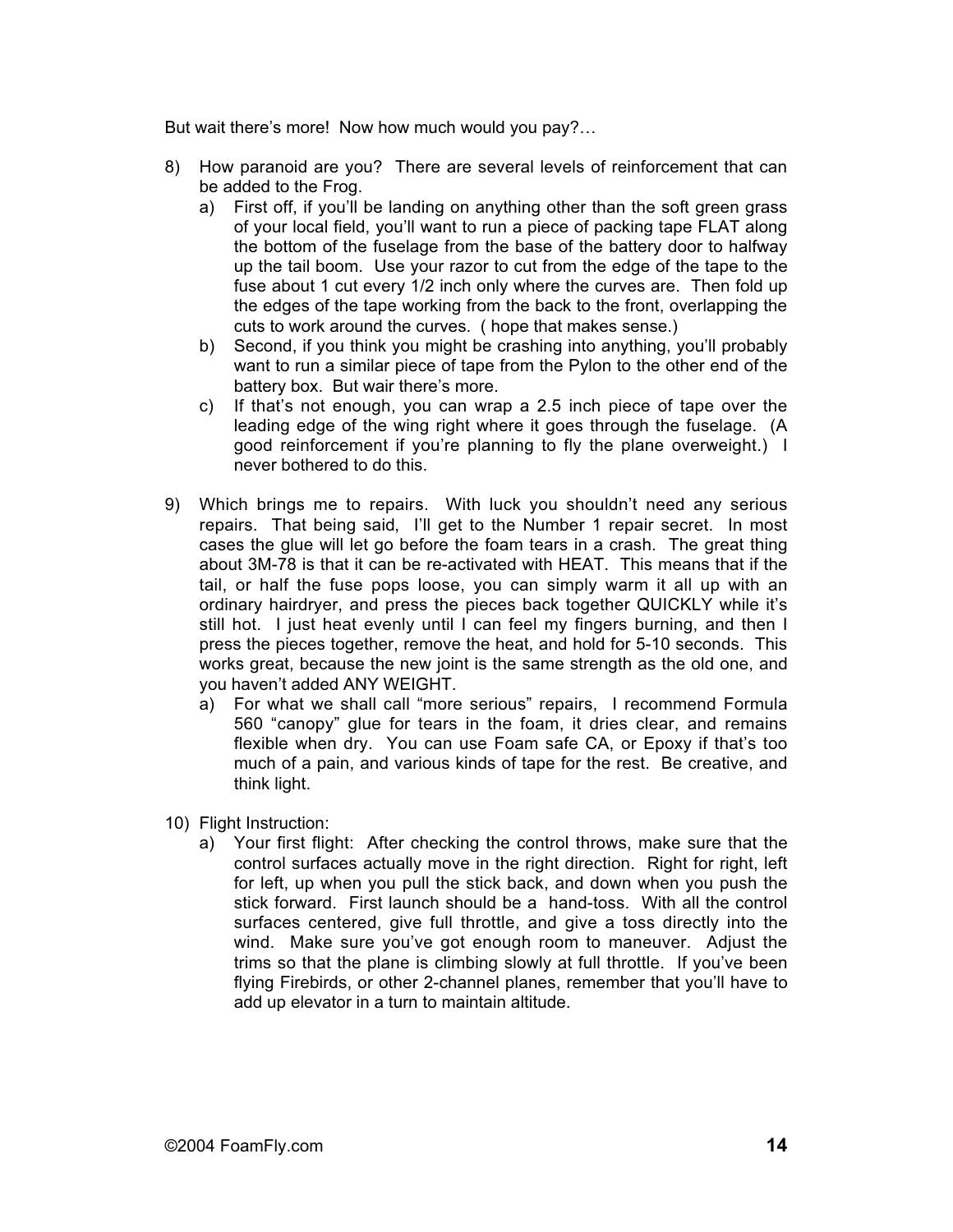- b) Note: The plane may seem underpowered, depending on the weight, at lower throttle settings. Keep this in mind: The motor is mounted high above the wing, and this gives it a lot of leverage to force the nose down. If it seems like the plane doesn't have enough power, give a little up elevator, you should find that it will still climb easily. This is actually a joy for me, and anyone who's used to how badly most slowflyers will pitch-up.
- c) Other Note: Always keep a little throttle on. That big heavy propeller will drag the plane out of the sky. If you keep it spinning a little, it will remove most of that drag, and the plane should glide gracefully. If you get into trouble, full throttle can help you maneuver, the prop wash passes directly over the control surfaces, so the more air, the more control you have.

You're still reading? Go fly already. ;)

Enjoy your Frog. Share photos if you can, and don't hesitate to get in touch if you have questions, or need help setting up your plane.

Sincerely, -Dan Hippo@FoamFly.com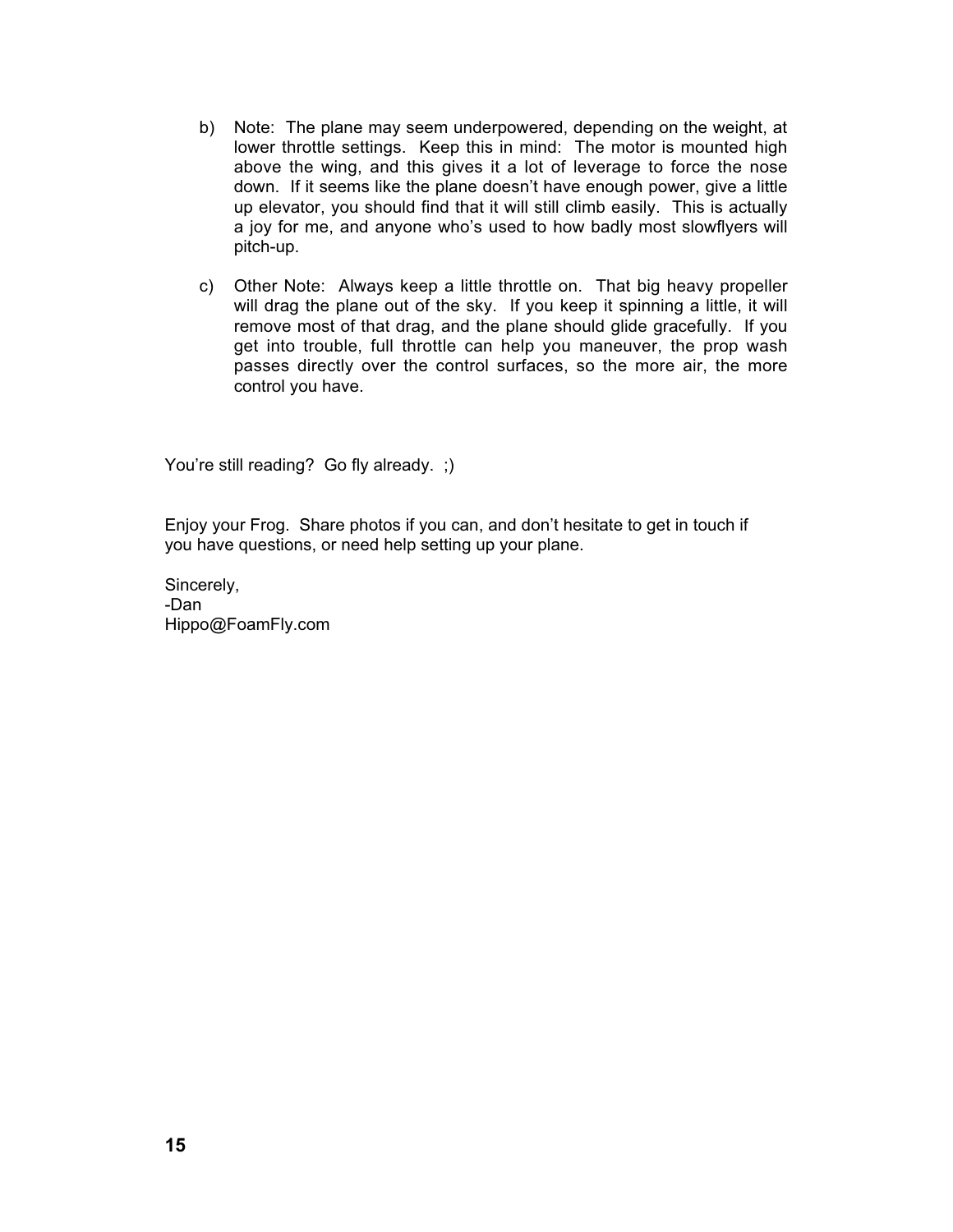#### APPENDIX:

The Tools: (and things you'll need)

- 1) .032" wire for pushrods
- 2) Knives: a Razor knife, and an X-Acto would both be useful.
- 3) Glue: 3M "Insulation 78" contact cement, or Foam-Safe CA, or Elmer's White glue, or RC-56 type white glue, or Epoxy. You'll probably want a couple of these for good measure.
- 4) Tape: You'll want 2" wide clear packing tape, and also some "crystal clear" Scotch Tape if you can find it. If not, you can cut down the packing tape.
- 5) Sandpaper. Any Medium grit should do fine.
- 6) Pliers: Something suitable for wire bending.
- 7) A couple of paperclips, and a rubber band.

The Techniques: You'll probably want to practice these on a piece of the scrap foam.

1) "Cut & Peel"

In certain areas you'll need to peel some of the skin from the foam to ensure that you get a good solid glue joint. If you don't do this, everything will be fine, but in case of an "impact" the skin could peel away, and you'd have to glue it back in place (A real pain.)

Here's how you do it. Stick your knife/razor point (or your fingernail) just under the edge of the skin, and lift up one corner. Now carefully peel back the skin. Do it slowly, the skin can tear when the peel reaches the little holes. It won't tear if you pull with small tugs held close to the foam. If you practice this will make a lot more sense.

- 2) "Tapers & Angled Cuts"
	- a) It's almost impossible to cut a straight line freehand. So, what's your number one tool for angled cuts? Your kitchen counter. Why not? Formica is everybody's first choice for making hotwire templates, and it's tough, so use it where you find it. Lay your foam on the counter with the end of the foam flush exactly at the edge of the counter. To accurately control the angle of the cut, position a metal ruler on top of the foam. If you place the straightedge directly above the counter's edge, you get a perfectly straight cut. If you slide the ruler back from the edge, you get a perfect angled cut. Just make sure to get your fingers out of the way as the hot wire or knife comes by.
	- b) Your other option gives you a little more time while you're working. Simply Cut & Peel the area where the bevel is going to be, and then using a medium sandpaper like 200, or 250, carefully sand away the bare foam until you have a smooth angle.
- 3) "Glue" (Working with the contact cement)
	- a) "Basic Gluing"

The contact cement will test your patience. I know you'll be tempted to stick the pieces together immediately, but don't be give in. The 3M-78 will form the strongest bond, if you allow it to dry for AT LEAST 8 minutes before putting the pieces together, and probably much longer. Put the glue on BOTH surfaces to be joined. If you're not

©2004 FoamFly.com **16**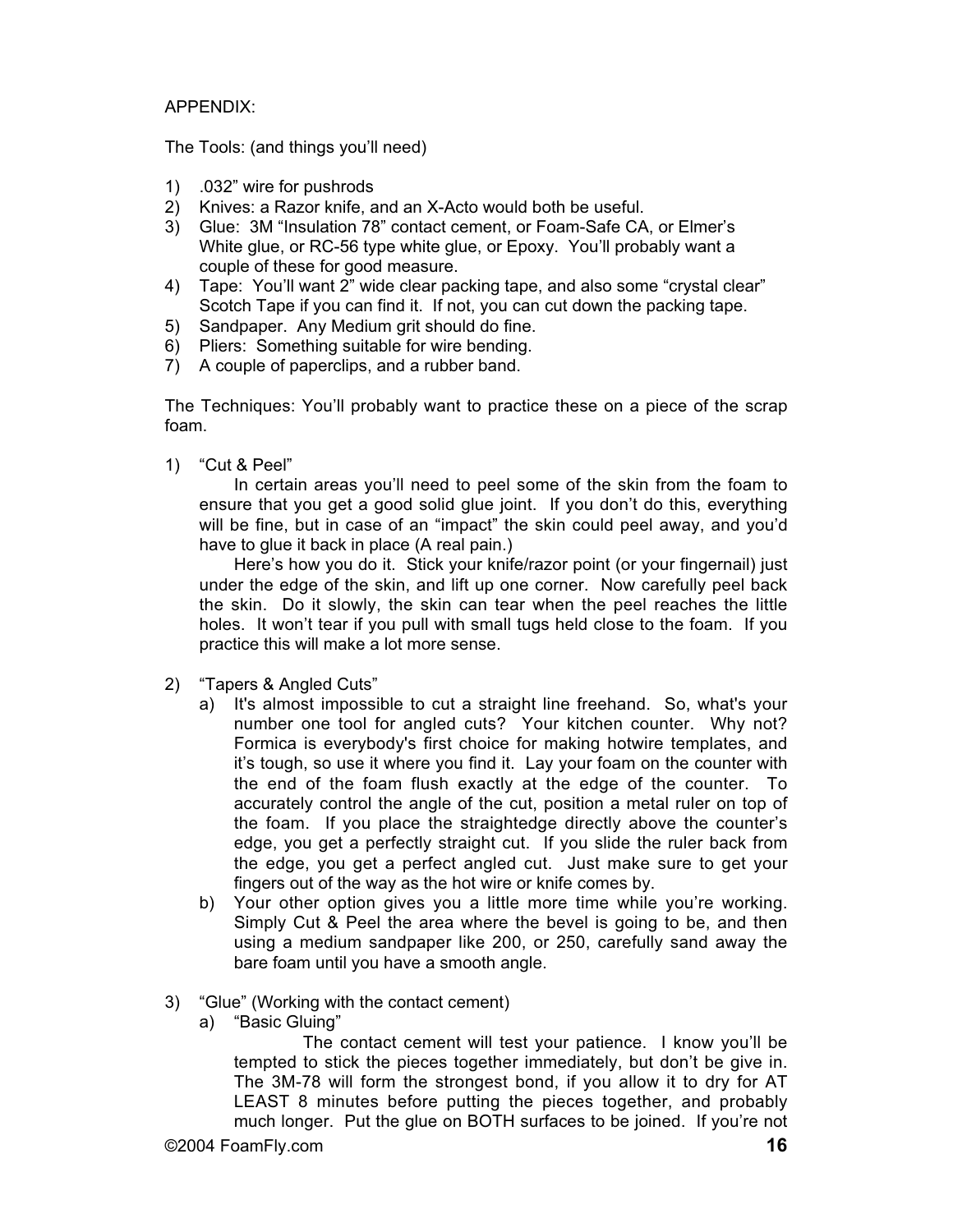used to contact cement, remember you really only get ONE CHANCE at putting the pieces together. It really is instant gluing! (except for the waiting, but that's already over at that point)

b) "Advanced Gluing"

The 3M-78 is ideally a spray glue, and there are some instances where you can actually spray it during this project. You'll want to make sure that you carefully mask off any areas where you don't want the glue. You can do this by cutting custom shaped glue shields out of paper, or masking tape. Be sure to test your masking tape on the scrap foam to make sure that it doesn't peel the skin off when you remove it.

For the rest of the areas (Like attaching the wings) you'll want to brush the glue on. Just spray some on some waxed paper, and use a scrap of foam, or a disposable brush to paint it right on both surfaces to be glued.

The 3M-78 has a long working time. After application, the glue can sit for over half an hour and still make a full-strength bond. If you plan ahead a little, you can apply the glue to all the fuselage surfaces in the order that you'll be assembling them, and the first ones will be ready to press together by the time that you're done applying glue to the least. Then proceed in order, for an exceptionally quick build.

4) "Rolling the Foam"

You'll be bending the foam to form the airfoil for the wings. You'll also need to bend the windshield and Hood parts to conform to their curves. You need to get a feel for how much pressure the foam will take before it gives.

- a) Wings: Find yourself a section of 2" PVC pipe, (Or a BaseBall Bat, Rolling Pin, Kitchen Counter, Bathtub edge, etc…) and press the wings firmly and evenly down onto it to form the airfoil shape. It doesn't take too much pressure. The airfoil curves more sharply right near the leading edge, so you can use smaller diameter pipe (or a Broomhandle etc.) to add a little more curvature there if you feel it's necessary. It's also acceptable to just use your thumb, and the side of your index finger to work the leading edge bend a little.
- b) Other Parts: Small parts that need rolling can be rolled over a pen, or an X-Acto knife handle etc. These items generally take very little effort to bend, but should still be formed over a solid object to avoid wrinkles.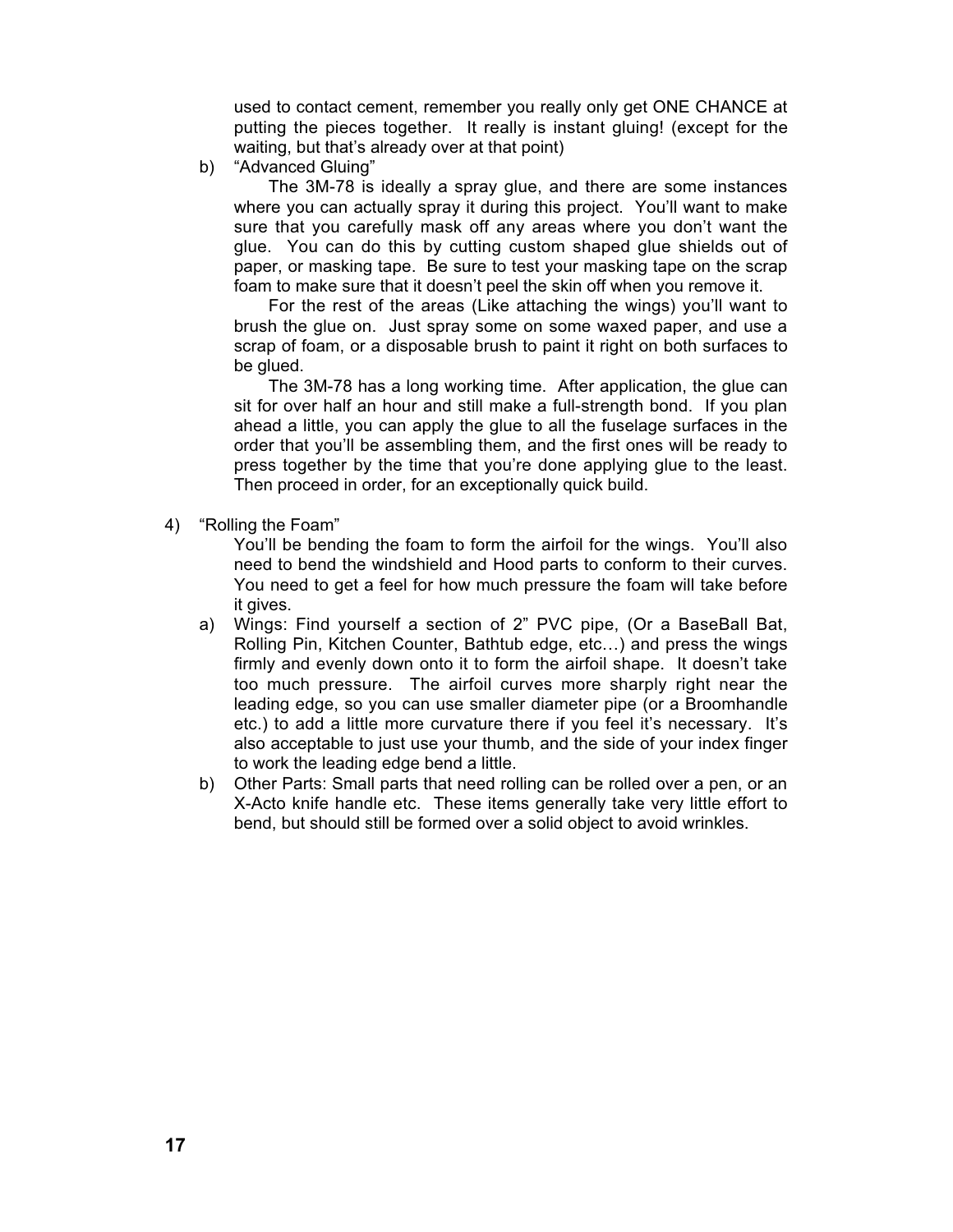©2004 FoamFly.com **18**